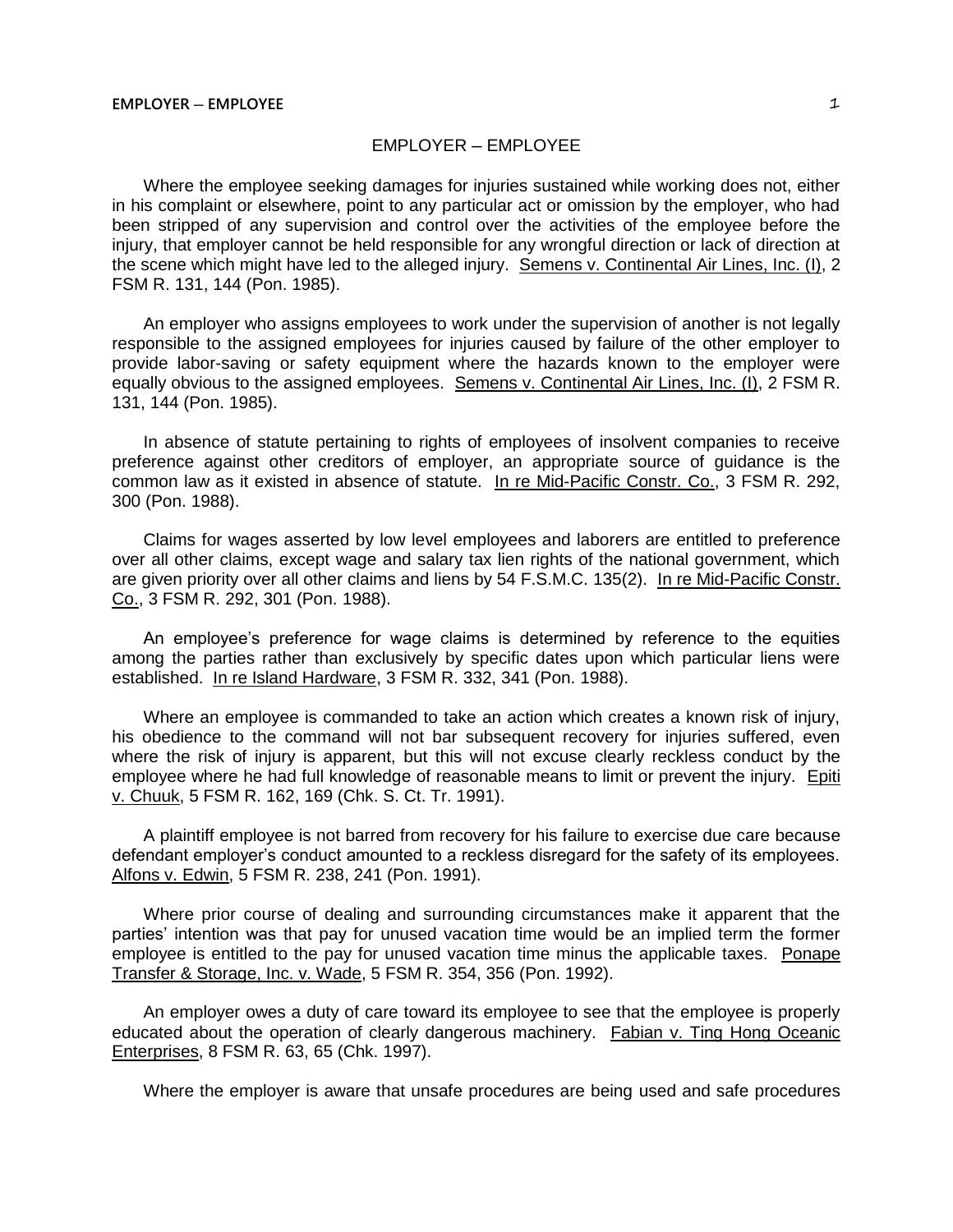are possible, but the employer does not demand them, the employer breaches its duty of care toward its employees. Fabian v. Ting Hong Oceanic Enterprises, 8 FSM R. 63, 65 (Chk. 1997).

When a general manager's actions in hiring, supervising and paying the employees of a sawmill were within the scope of authority granted to him by the principals, the sawmill's joint owners, the principals are bound by their agent's actions in hiring or authorizing the hiring of a sawmill employee. Sigrah v. Timothy, 9 FSM R. 48, 52 (Kos. S. Ct. Tr. 1999).

The determination of an employee-employer relationship for tort liability purposes will not be based upon an employer's decision on whether to report the persons as "employees" for the purposes of reporting Social Security contributions and FSM Income Tax deductions. Sigrah v. Timothy, 9 FSM R. 48, 52 (Kos. S. Ct. Tr. 1999).

For the purposes of determining the employee status of an individual person for FSM Social Security contributions or for the FSM Income Tax law, the statutes look to the usual common law rules applicable in determining the employer-employee relationship. An employer includes any association or group employing any person. Employment means any service by an employee for the employer employing him, irrespective of where such employment is performed. Sigrah v. Timothy, 9 FSM R. 48, 52 (Kos. S. Ct. Tr. 1999).

Under common law generally, "employment" includes any service performed for remuneration under any oral agreement of hire. To "employ" is to make use of the services of another, and to "be employed" means to perform a function under orders to do so. An "employee" is normally defined as a person in the service of another, through an agreement, which may be express, implied or verbal, and which gives the employer the right to control and direct the person in the way the work is to be performed. An employee performs services for an employer and is paid by the employer for those services. Sigrah v. Timothy, 9 FSM R. 48, 52- 53 (Kos. S. Ct. Tr. 1999).

If a person performed services at the defendants' sawmill and was paid compensation for his services by the defendants through their sawmill operations manager, who gave employees directions for the performance of labor, he was the defendants' employee under the common law rules for determining the employer-employee relationship for individuals. Sigrah v. Timothy, 9 FSM R. 48, 53 (Kos. S. Ct. Tr. 1999).

Under the common law, there are only two reasons for distinguishing between agents of a principal who are "servants" or "employees" of the principal and agents who are independent contractors. The most common is to determine the principal's possible liability for torts of the agent within the scope of employment. The second purpose is to determine the obligations, rights and immunities between the principal and the agent. Sigrah v. Timothy, 9 FSM R. 48, 53 (Kos. S. Ct. Tr. 1999).

An employer owes a duty of care toward its employee to see that the employee is properly educated about the operation of clearly dangerous machinery. An employer who recognizes the potential danger of a work situation, but who fails to take steps to reduce the danger or warn his employees of the danger is negligent. Sigrah v. Timothy, 9 FSM R. 48, 53 (Kos. S. Ct. Tr. 1999).

A general contractor in control of a structure or premises owes to the employees of any other contractor rightfully thereon a duty to exercise ordinary care to keep the structure or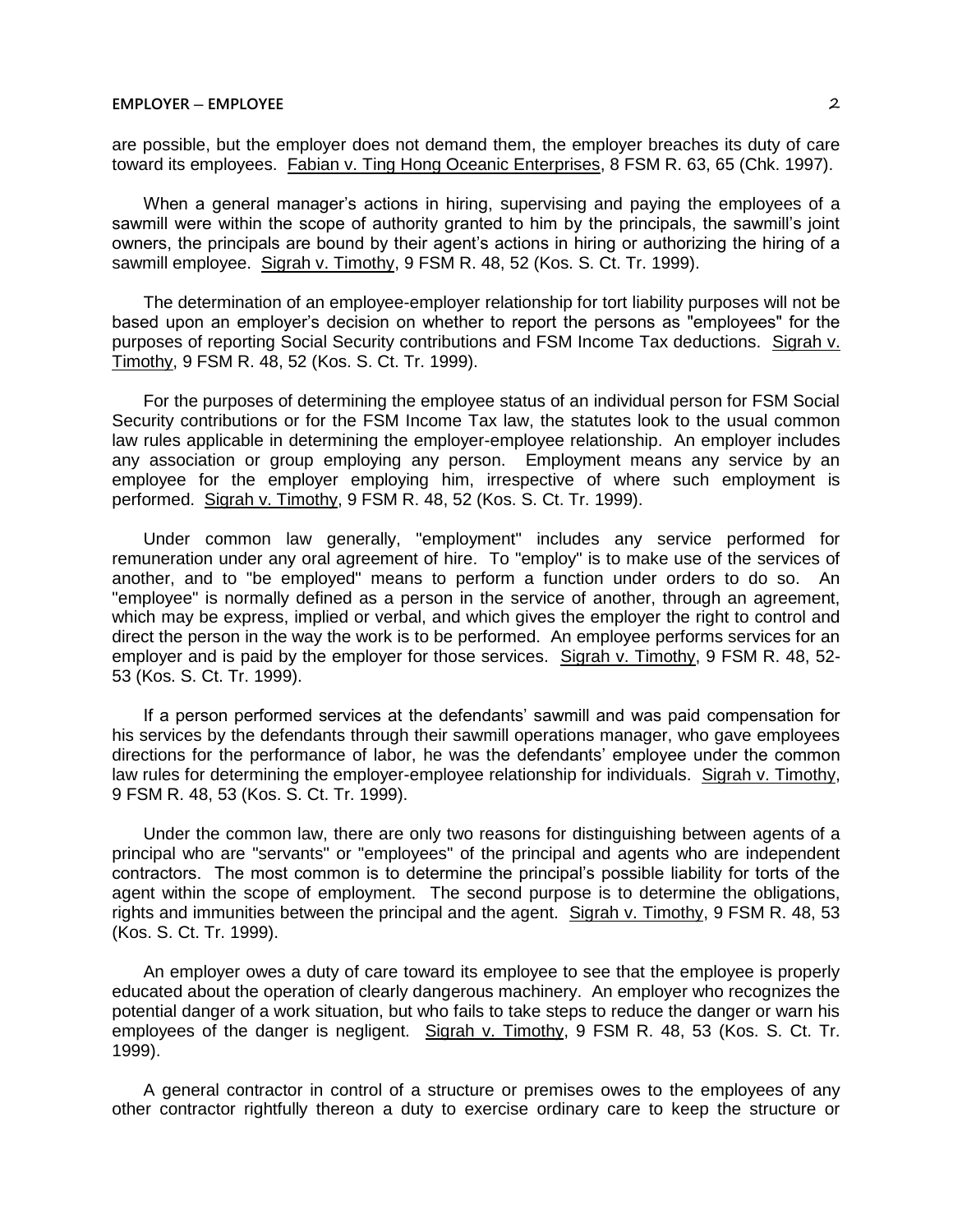premises in a safe condition for their use. Amayo v. MJ Co., 10 FSM R. 244, 250 (Pon. 2001).

An employer has a duty to exercise ordinary or reasonable care commensurate with the nature of the business to protect the employee from the hazards incident to it, and the employer is bound to exercise this degree of diligence in providing his employee with a safe working place. Amayo v. MJ Co., 10 FSM R. 244, 250 (Pon. 2001).

An owner/general contractor who actively supervises daily construction operations has a duty to keep the premises safe for all workers on the job and is ultimately liable for injuries occurring on the worksite when those injuries result from failure to perform that duty. Amayo v. MJ Co., 10 FSM R. 244, 250 (Pon. 2001).

When one company assigned its employee to work for another company, and the assigning company was effectively stripped of control over the way the work was done, and when the assigning company had no knowledge of facts unknown to the employee that would have affected the risk faced by him, and did nothing else to cause the employee's injury, there is no negligence liability on the part of the assigning company. Amayo v. MJ Co., 10 FSM R. 244, 251 (Pon. 2001).

When an employee is directed or permitted by his employer to perform services for another employer he may become the employee of such other in performing the services and since the question of liability is always raised because of some specific act done, the important question is whether or not, as to the act in question the employee was acting in the business of and under the direction of one or the other employer. Amayo v. MJ Co., 10 FSM R. 244, 251 (Pon. 2001).

A cause of action to collect salary or wages accrues when an employee has a right to collect the money allegedly owed to him. Thus the statute of limitations began to run from the time that each plaintiff's pay for any specific pay period was due. Segal v. National Fisheries Corp., 11 FSM R. 340, 342 (Kos. 2003).

Even assuming that the Pohnpei Wage and Hour Law applies to a governmental organization employer and assuming that a claim under the statute was pled although the statute was not mentioned in the complaint, the claim is without merit when the court has determined that the positions of full-time and part-time teachers are different and the college may maintain different pay scales for them. Berman v. College of Micronesia-FSM, 15 FSM R. 76, 82 (Pon. 2007).

A full-time teacher's added duties, the need to forgo other employment, and the long-term commitment (three years as opposed to one semester) to teaching at the College, makes a fulltime teaching position a substantially different job from a part-time teaching position. Berman v. College of Micronesia-FSM, 15 FSM R. 582, 593 (App. 2008).

Regardless of the applicability of a U.S. case, the appeal of the denial of the plaintiff's equal pay claim turns on whether full-time teaching positions and part-time teaching positions are similar positions and on whether there is a rational relationship between a full-time teacher's pay and a part-time teacher's pay. Berman v. College of Micronesia-FSM, 15 FSM R. 582, 593-94 (App. 2008).

When full-time teachers and part-time teachers are not similarly situated, a plaintiff does not have a factual basis for relief under the Pohnpei Wage and Hour Law when the claim is that she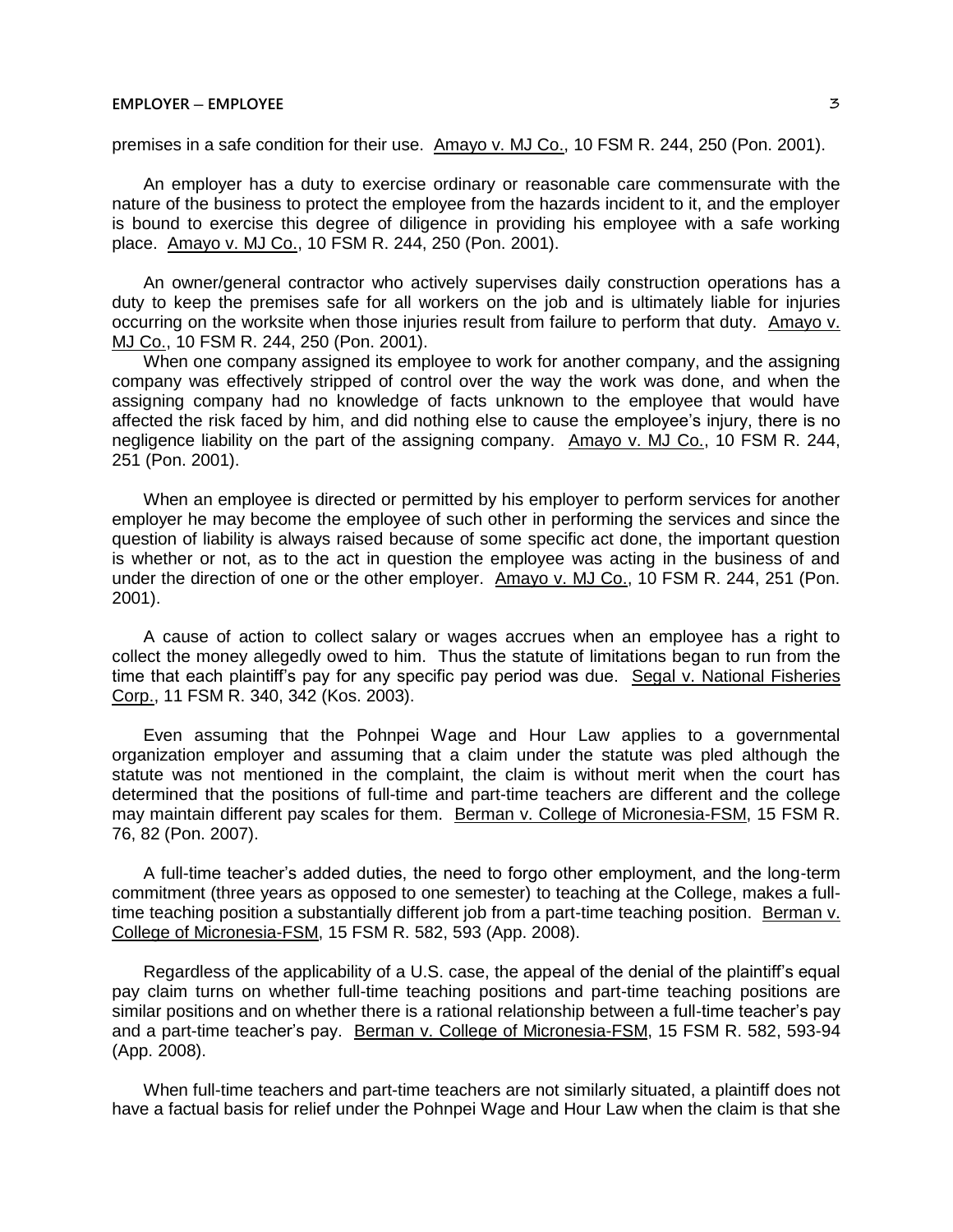was paid less than male full-time teachers because she did not perform the same work as a fulltime teacher. Berman v. College of Micronesia-FSM, 15 FSM R. 582, 595 (App. 2008).

The College is an instrumentality of the national government in the same way that the FSM Development Bank is even though its employees are not considered government employees. The College was created by Congress and is subject to suit only in the manner provided for and to the extent that suits may be brought against the National Government. So, since the national government is not subject to suit under the Pohnpei Wage and Hour Law, neither is the College. Berman v. College of Micronesia-FSM, 15 FSM R. 582, 596 (App. 2008).

An employee or agent is liable to a third person for injuries resulting from the breach of any duty which the employee or agent owes directly to such third person, and is not liable to a third person for injuries resulting from a breach of duty which the employee or agent owes only or solely to his employer. Individual Assurance Co. v. Iriarte, 16 FSM R. 423, 438-39 (Pon. 2009).

An employment applicant was not discriminated against when the employer chose an applicant more qualified than she. Berman v. Pohnpei Legislature, 16 FSM R. 492, 497 (Pon. 2009).

Because it makes no sense to authorize an official to conduct hearings and investigations without also authorizing that official to do something with the information thus obtained, when the statute authorizes the Pohnpei Treasury Director to conduct hearings and investigations and, except for an appeal, makes the Director's decision final, it follows that the finality of the Director's decision applies to the entire administrative process before a judicial appeal. Smith v. Nimea, 17 FSM R. 125, 130 (Pon. 2010).

Whereas the Pohnpei Division of Personnel, Labor and Manpower Development may issue orders and decisions, the Treasury Director has the final decision, and to give meaning to that finality, the Director's powers include issuing any orders necessary to arrive at and give effect to the decision. Smith v. Nimea, 17 FSM R. 125, 130 (Pon. 2010).

While the Pohnpei PL&MD Division must establish procedures to ensure compliance with the Pohnpei Residents Employment Act of 1991 and the rules and regulations promulgated thereunder, the statute does not mention a "Chief of the Division," and where the Division of PL&MD is mentioned specifically, it is specifically envisioned that the Division must establish procedures to ensure compliance. By providing the Division with the responsibility for making the rules, the Act nevertheless does not empower only the Division to ensure compliance. Rather, it establishes that responsibility as part of the overall effort to ensure compliance and the statute vests the power of the final decision for effecting compliance with the Director, not the Division or its Chief. Smith v. Nimea, 17 FSM R. 125, 130 (Pon. 2010).

Since the Pohnpei Residents Employment Act of 1991 does not solely empower the Division of PL&MD to hold hearings, and since it does vest the power of the final decision in the Director, it follows both that the hearing before the Director was legitimate pursuant to the Act, and that there was a legitimate hearing pursuant to the Act. Smith v. Nimea, 17 FSM R. 125, 130 (Pon. 2010).

When the statute subjects the finality of the Director's decision to judicial appeal, and when it directs that judicial appeals of the Director's order or decision must be made to the Pohnpei Supreme Court trial division within 15 days of the date of the decision or order, the statute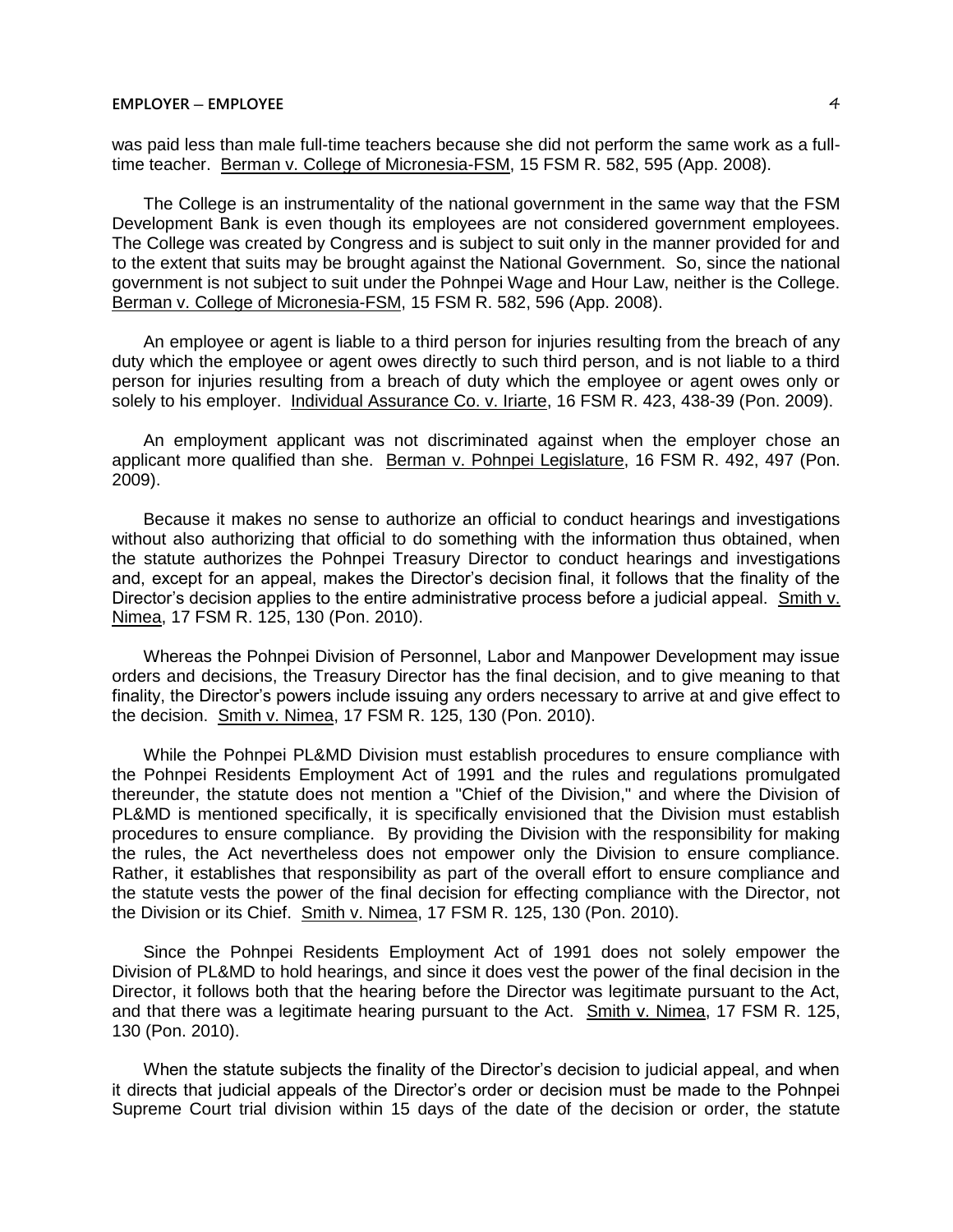creates a statutory obligation to appeal a decision to Pohnpei Supreme Court, and, as the statutory law governing the administrative review of labor contracts disputes, it is a necessary part of the administrative process. Smith v. Nimea, 17 FSM R. 125, 130-31 (Pon. 2010).

An employer has a duty to exercise ordinary or reasonable care commensurate with the nature of the business to protect the employee from the hazards incident to it, and the employer is bound to exercise this degree of diligence in providing his employee with a safe working place. Duty of care is one of the four elements of a negligence cause of action. Roosevelt v. Truk Island Developers, 17 FSM R. 264, 265-66 (Chk. 2010).

When the employer instructed the employees to use safe procedures such as pulling rebars out (or inserting them) from the oceanside and not the roadside and when the employer provided its employees with a safe working place and did not knowingly permit unsafe procedures to be used, it did not breach its duty of care to its employees. Accordingly, since the plaintiff has failed to prove this essential element of a wrongful death claim, she cannot prevail. Roosevelt v. Truk Island Developers, 17 FSM R. 264, 266 (Chk. 2010).

The Constitution's investment in the national government of the power to regulate immigration, emigration, naturalization, and citizenship does not deprive the states of the ability to regulate employment within their own jurisdictions whenever such employment involves nonresidents. To the degree that a state law regulating employment of non-resident workers does not directly conflict with national law, such state law is not preempted; and when there is possible conflict, the state law should be construed so as to avoid such conflict. Smith v. Nimea, 17 FSM R. 333, 337-38 (Pon. 2011).

Pohnpei Code Title 19 and its definitions, apply only to private employers and their employees, not to Pohnpei public employees. Berman v. Lambert, 17 FSM R. 442, 447 (App. 2011).

A subcontractor's status, when compared to that of an employee, is ordinarily that of an independent contractor. FSM v. GMP Hawaii, Inc., 17 FSM R. 555, 571 (Pon. 2011).

No national statute directly addresses overtime pay for private sector employment although 51 F.S.M.C. 139(2) does require an employer of a nonresident worker to present a copy of the worker's contract, which must contain certain information including a wage scale for regular and overtime work, before approval of the nonresident worker's entry to the FSM. Villarena v. Abello-Alfonso, 18 FSM R. 100, 102 & n.1 (Pon. 2011).

Wage and hour laws are a complex field in which there is substantial public concern. Villarena v. Abello-Alfonso, 18 FSM R. 100, 102 (Pon. 2011).

Private employment is governed by the principles of contract law. Ihara v. Vitt, 18 FSM R. 516, 524 (Pon. 2013).

When, under the employment contract, compensation is to be figured on the "net total amount for the specific job" not on the net total amount for only a part of the contract job, the employee's commission compensation must be figured on a contract job by contract job basis, not on a task-by-task basis within the contract job. Smith v. Nimea, 19 FSM R. 163, 172 (App. 2013).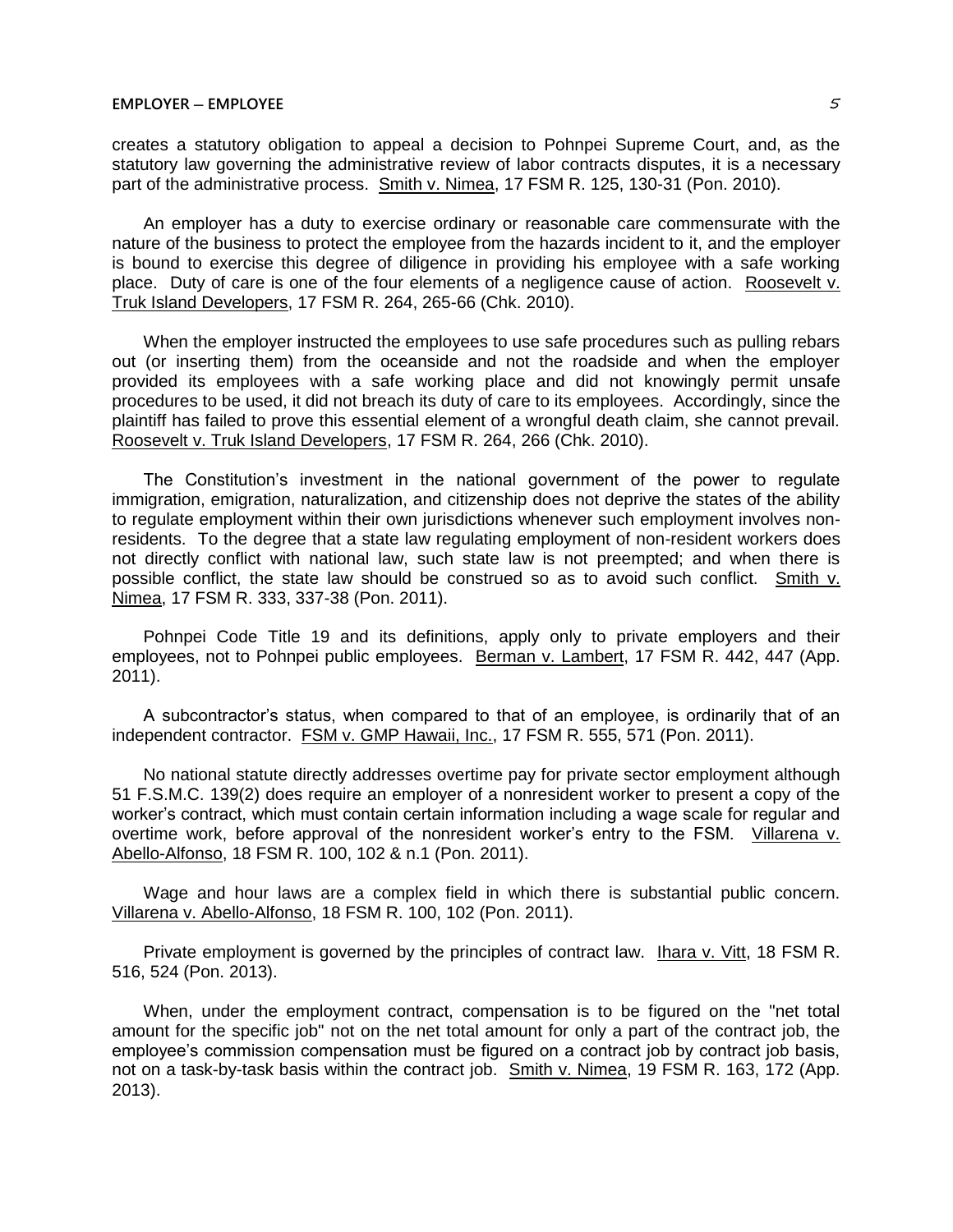Since the College of Micronesia is an agency and instrumentality of the government, the Administrative Procedures Act should apply to all COM board decisions including employment disputes. Accordingly, a COM employee is required to bring his grievances to the agency tribunal, as the court of first instance under the primary jurisdiction doctrine, and complete the administrative procedures before the FSM Supreme Court will adjudicate the complaint. Ramirez v. College of Micronesia, 20 FSM R. 254, 263 (Pon. 2015).

All College of Micronesia employment contract disputes are to be treated as a grievance, subject to the mandatory grievance procedure which has two components: the informal and the formal. The aggrieved employee must first pursue the grievance informally, and if the efforts to resolve the grievance through the informal procedure have failed, the aggrieved employee may proceed to the formal grievance procedure. Ramirez v. College of Micronesia, 20 FSM R. 254, 264 (Pon. 2015).

The discretion an aggrieved College of Micronesia employee has when the grievance has not been resolved informally is the choice to further pursue the grievance through the formal procedure or to abandon the grievance altogether. It is not the discretion to either pursue the formal grievance procedure or to go directly to court. Ramirez v. College of Micronesia, 20 FSM R. 254, 264 (Pon. 2015).

An aggrieved College of Micronesia employee's failure to appeal an adverse decision to the Board of Regents within the specified time limit, a required administrative step, is deemed as acceptance of the decision. Thus, when the aggrieved employee did not request an appeal before the Board, he failed to complete the administrative process, and thereby accepted the adverse committee decision. Ramirez v. College of Micronesia, 20 FSM R. 254, 264 (Pon. 2015).

All College of Micronesia disputes must be brought before its administrative body, as a court of first instance, before it will be heard by this court, and, under the primary jurisdiction doctrine, the administrative processes created by that agency must ordinarily be completed before the court will entertain either a petition for review or an independent common law complaint. Ramirez v. College of Micronesia, 20 FSM R. 254, 264-65 (Pon. 2015).

Private employment is governed by the principles of contract law. Ramirez v. College of Micronesia, 20 FSM R. 254, 265 (Pon. 2015).

Pohnpei and the FSM have no workers' compensation law. Hairens v. Federated Shipping Co., 20 FSM R. 404, 406 (Pon. 2016).

The underlying purpose of Workers' Compensation Statutes is removal of the burden regarding work-place injury from an employee and instead, place it on the industry he served, irrespective of the cause for said injury. For employees within the statute's reach, Workers' Compensation is the exclusive remedy for accidental injuries sustained in the work place. While providing workers with benefits on a no-fault basis, the flip side of this arrangement is the provision for immunity from common law negligence suits for employers covered by the statute. Hairens v. Federated Shipping Co., 20 FSM R. 404, 407 (Pon. 2016).

The central tenet of Workers' Compensation is that of true no-fault insurance. In essence, employees were provided wage replacement and medical benefits resulting from industrial accidents for their respective injuries, in exchange for relinquishing the right to pursue a civil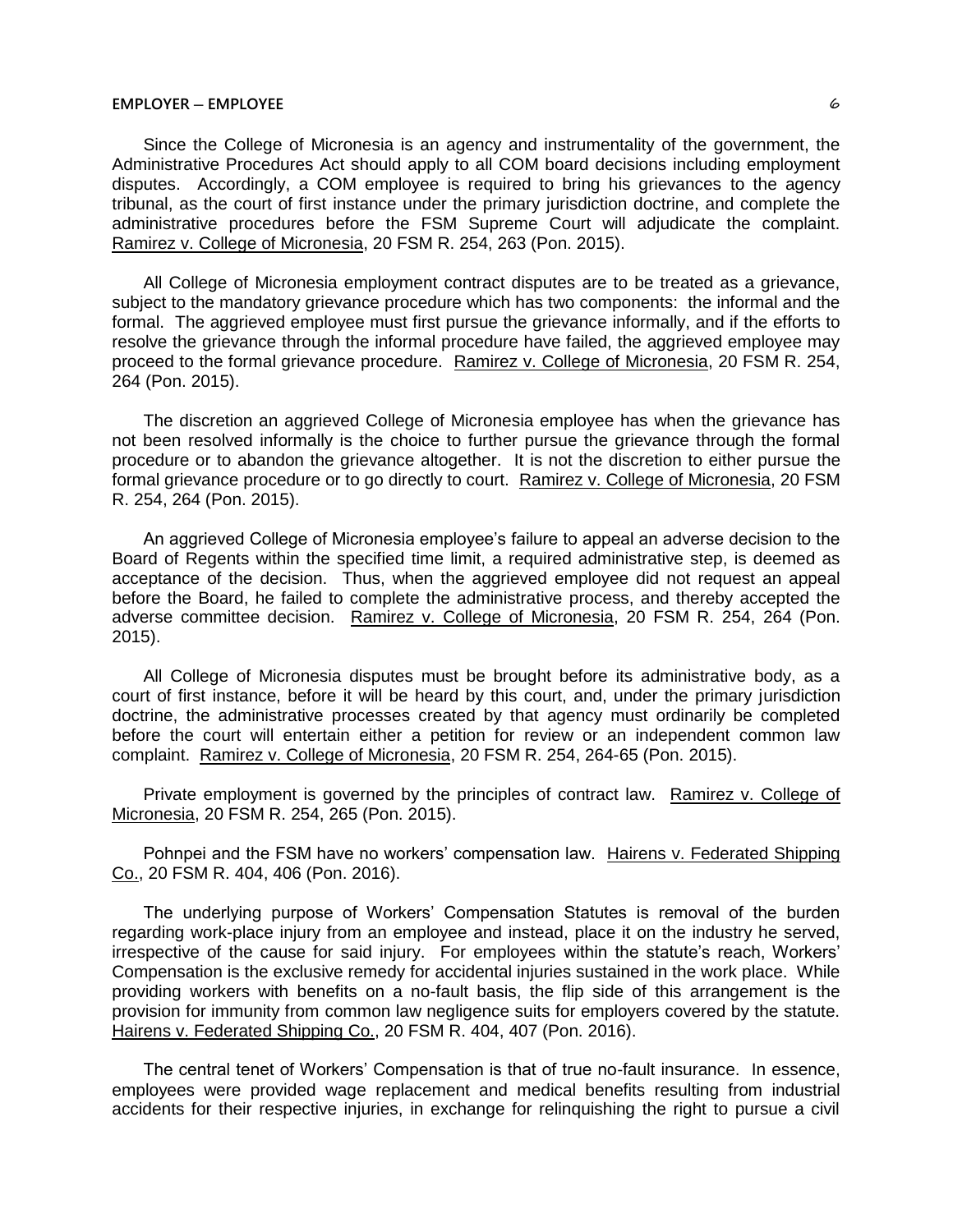remedy. This exclusive remedy doctrine has been gradually eroded. Hairens v. Federated Shipping Co., 20 FSM R. 404, 407 (Pon. 2016).

When an insurance carrier's endorsement contained within an employer's policy limited the applicability of the CNMI Workers' Compensation Program to "the benefits provided under the Workers' Compensation Law of the CNMI," (which would entail that statute's "determination of pay," that statute's exclusive remedy provision setting forth tort immunity does not apply, and an employee would not be forestalled from also bringing a civil action sounding in negligence. Hairens v. Federated Shipping Co., 20 FSM R. 404, 409 (Pon. 2016).

Employment contracts generally do not make the employee's family members or dependants intended third-party beneficiaries. FSM Dev. Bank v. Gilmete, 21 FSM R. 159, 175 (Pon. 2017).

Even if public policy did not allow at-will employment in private industry as the default position, private parties could still contract for that provision. FSM Dev. Bank v. Gilmete, 21 FSM R. 159, 176 (Pon. 2017).

When, even though the employment contract was printed with a Pohnpei state government letterhead, the Pohnpei Visitors Bureau's actual function and operation shows that it is independent of the Pohnpei state government; when the PVB's funding is provided for under the Compact of Free Association, but is deposited with the Pohnpei Department of Treasury and Administration for custodial purposes and disbursement; and when the PVB's actual decisionmaking lies with its Board, the PVB is an entity that operates independent of the state government, and its Board is responsible for its General Manager's hiring, thus making the state's non-renewal of the plaintiff's contract unlawful. Santos v. Pohnpei, 21 FSM R. 495, 499 (Pon. 2018).

An employer has a duty to exercise ordinary or reasonable care commensurate with the nature of the business to protect the employee from hazards incident to it. The employer is bound to exercise this degree of diligence in providing its employee with a safe working place. Duty of care is one of the four elements of a negligence cause of action. Luzama v. Mai Xong, Inc., 22 FSM R. 23, 28 (Pon. 2018).

An employer has a duty to provide its employee with proper training, equipment, and a safe work environment. Luzama v. Mai Xong, Inc., 22 FSM R. 23, 28 (Pon. 2018).

In a place like Pohnpei, where industrial and economic development continues to take shape and the people are not quite sophisticated about the uses or proper handling of certain machinery or equipment, a procurer, user, owner, or seller of equipment or machinery must take extra precautionary measures in educating the people about the proper handling, operation, or storage of any such machinery or equipment and also inform the people about the potential harm if such machinery or equipment is not properly handled, operated, or stored. Failure to observe such extra precautionary measures may render the equipment's procurer, user, owner, operator, or the seller liable for any injury that might result from such failure. Luzama v. Mai Xong, Inc., 22 FSM R. 23, 28 (Pon. 2018).

Education or information about dangerous machinery or equipment can be made in writing, or by oral explanation, through demonstration, or uses of signs easily understood and noticeable. Luzama v. Mai Xong, Inc., 22 FSM R. 23, 28 (Pon. 2018).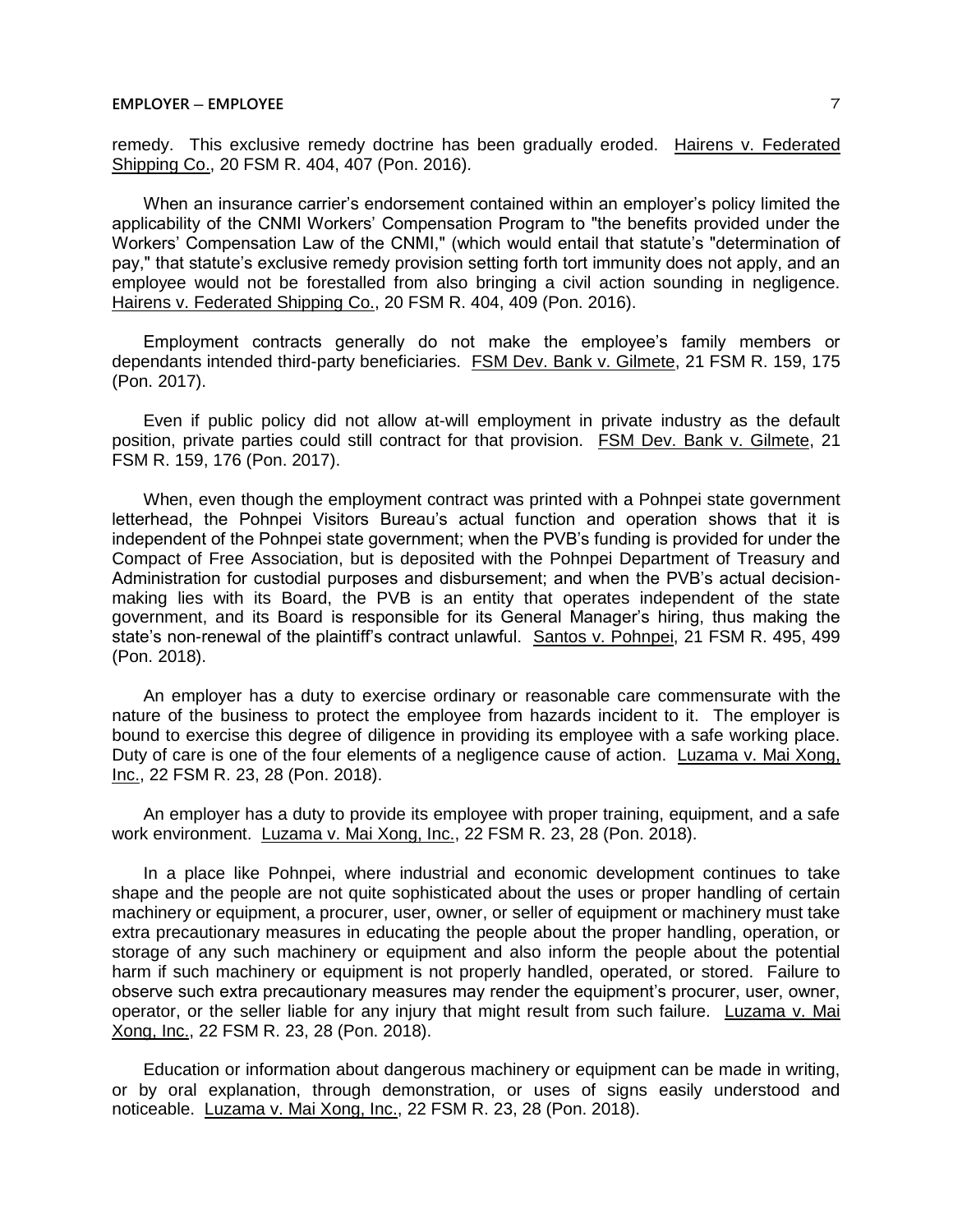When an employer is aware that unsafe procedures are being used and safe procedures are possible but the employer does not demand them, the employer breaches its duty of care toward its employees. Luzama v. Mai Xong, Inc., 22 FSM R. 23, 28 (Pon. 2018).

An employer breaches its duty of care when it fails to provide its employee with proper footwear appropriate for the hazardous work site despite being aware of the importance of proper footwear on the work site and despite it being company policy to require proper work equipment. Luzama v. Mai Xong, Inc., 22 FSM R. 23, 28 (Pon. 2018).

When the employer provided the employee with a short safety briefing prior to his beginning work, but failed to provide him with the proper safety equipment necessary to safely perform his work duties, namely proper protective work shoes which are standard to the industry, it is clear that but for the employer's breach in not providing for or otherwise requiring the proper working boots before allowing him to begin work, he would not have been injured. Luzama v. Mai Xong, Inc., 22 FSM R. 23, 29 (Pon. 2018).

When the employer paid the employee's salary during the time he was attempting to recover from his workplace injury, even after his discharge from the hospital, until the termination of his employment, and when the employer also paid his medical bills, damages for lost wages during that time and for his medical bills is inappropriate. Luzama v. Mai Xong, Inc., 22 FSM R. 23, 30 n.1 (Pon. 2018).

Since Pohnpei is a mixed subsistence and cash economy, people rely on a person's employability to bring in the cash necessary to help support himself and his family in addition to the farm and fish products which he could produce through farming on his lands and fishing. Thus, a workplace injury, may greatly impair both the person's employability and his ability to provide from farming and fishing. Luzama v. Mai Xong, Inc., 22 FSM R. 23, 30 (Pon. 2018).

When an employer is liable to an employee for a workplace injury permanently disabling the employee, the court must in all fairness determine a reasonable time frame to aid in calculating the amount of lost wages damages to award the plaintiff. Wages up to age sixty is a reasonable time frame. Luzama v. Mai Xong, Inc., 22 FSM R. 23, 30 (Pon. 2018).

Generally, an employer is required to withhold the wages and salaries tax from its employees' pay, and the penalties and interest imposed for the failure to withhold the wages and salaries tax from an employee's pay are imposed upon the employer, not the taxpayer. Basu v. Amor, 22 FSM R. 557, 567 (Pon. 2020).

─ Employee Handbook

Termination for just cause as described in a written employment contract precludes the former employee from seeking redress for the termination as the breach of an implied contract embodied in the personnel manual. Nakamura v. Bank of Guam (II), 6 FSM R. 345, 353 (App. 1994).

When failure to adopt a manual of administration was not a violation of statute because the statute does not set a time limit for the board to adopt one and when the employer is specifically exempted by statute from the Public Service System Act, summary judgment will be granted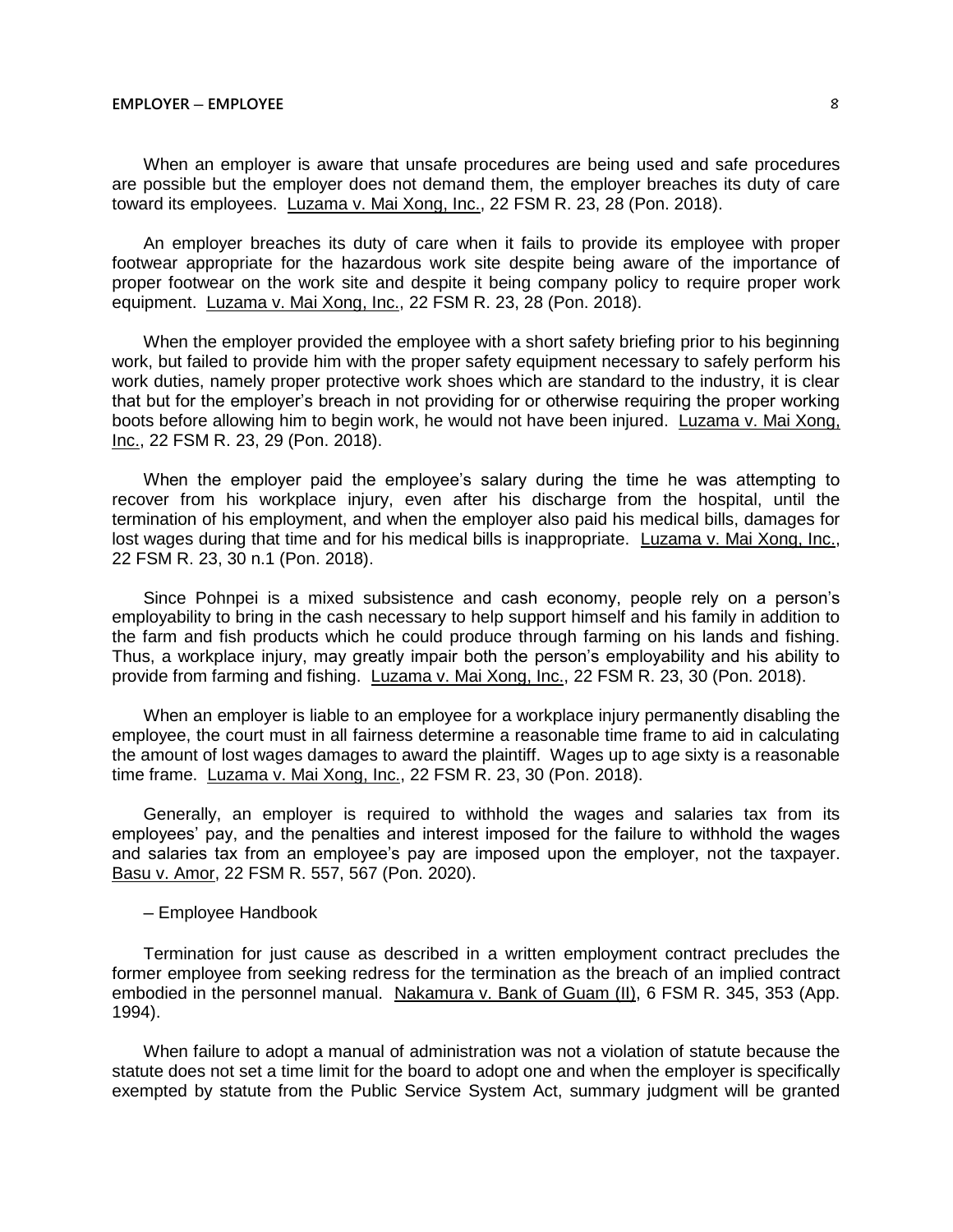### **EMPLOYER ─ EMPLOYEE ─ EMPLOYEE HANDBOOK** 9

against a terminated employee on his claim that failure to adopt a manual made the employer liable for his termination. Livaie v. Micronesia Petroleum Co., 10 FSM R. 659, 665 (Kos. S. Ct. Tr. 2002).

Provisions in a personnel handbook may be enforceable as an employment contract if they meet the requirements for the formation of a unilateral contract. The offer must be definite in form and must be communicated to the offeree. Whether a proposal is meant to be an offer for a unilateral contract is determined by the outward manifestations of the parties, not by their subjective intentions. An employer's general statements of policy are no more than that and do not meet the contractual requirements for an offer. Reg v. Falan, 14 FSM R. 426, 431 (Yap 2006).

It does not matter whether a personnel handbook was received at the time the employee was hired or at some later time because the distribution of the manual may act as an offer of a unilateral contract even if there was no unilateral contract offered at the time of hiring. This is because the consideration for the contract was supplied when the employee continued to work, after receipt of the manual, when he had no obligation to do so. Reg v. Falan, 14 FSM R. 426, 431 n.2 (Yap 2006).

When a personnel policies manual is detailed and the court finds that it was intended to set the terms of employment; when a review of the employee handbook makes it clear that the employer intended its employees to be bound by the manual's terms and that it intended to bind itself to these terms, the personnel policies manual was meant to be an offer for a unilateral employment contract and an employee has accepted the offer through his continued employment. Reg v. Falan, 14 FSM R. 426, 431-32 (Yap 2006).

A terminated employee's contract was not violated when he was not given a hearing before termination since the personnel manual did not require any hearing. Reg v. Falan, 14 FSM R. 426, 435 (Yap 2006).

When an employee is presented with an employee handbook, instructed to read and understand it, told to sign-off on it, and when the employee does so, the employee handbook will constitute a unilateral contract between the parties. Ihara v. Vitt, 18 FSM R. 516, 525 (Pon. 2013).

Personnel handbook provisions can be enforceable as an employment contract if they meet the requirements for the formation of a unilateral contract, which are: the offer must be definite in form and must be communicated to the offeree. An employer's general statements of policy are no more than that and do not meet the contractual requirements for an offer. George v. Palsis, 19 FSM R. 558, 564 (Kos. 2014).

When a personnel policies manual is detailed and the court finds that it was intended to set the terms of employment; when a review of the employee handbook makes it clear that the employer intended its employees to be bound by the manual's terms and that it intended to bind itself to these terms, the personnel policies manual was meant to be an offer for a unilateral employment contract and an employee has accepted the offer through his continued employment. George v. Palsis, 19 FSM R. 558, 564 (Kos. 2014).

When the Personnel Manual, read as a whole, authorizes the payment of the full amount (if it is 600 hours or less) of accrued annual leave to a former employee only when that employee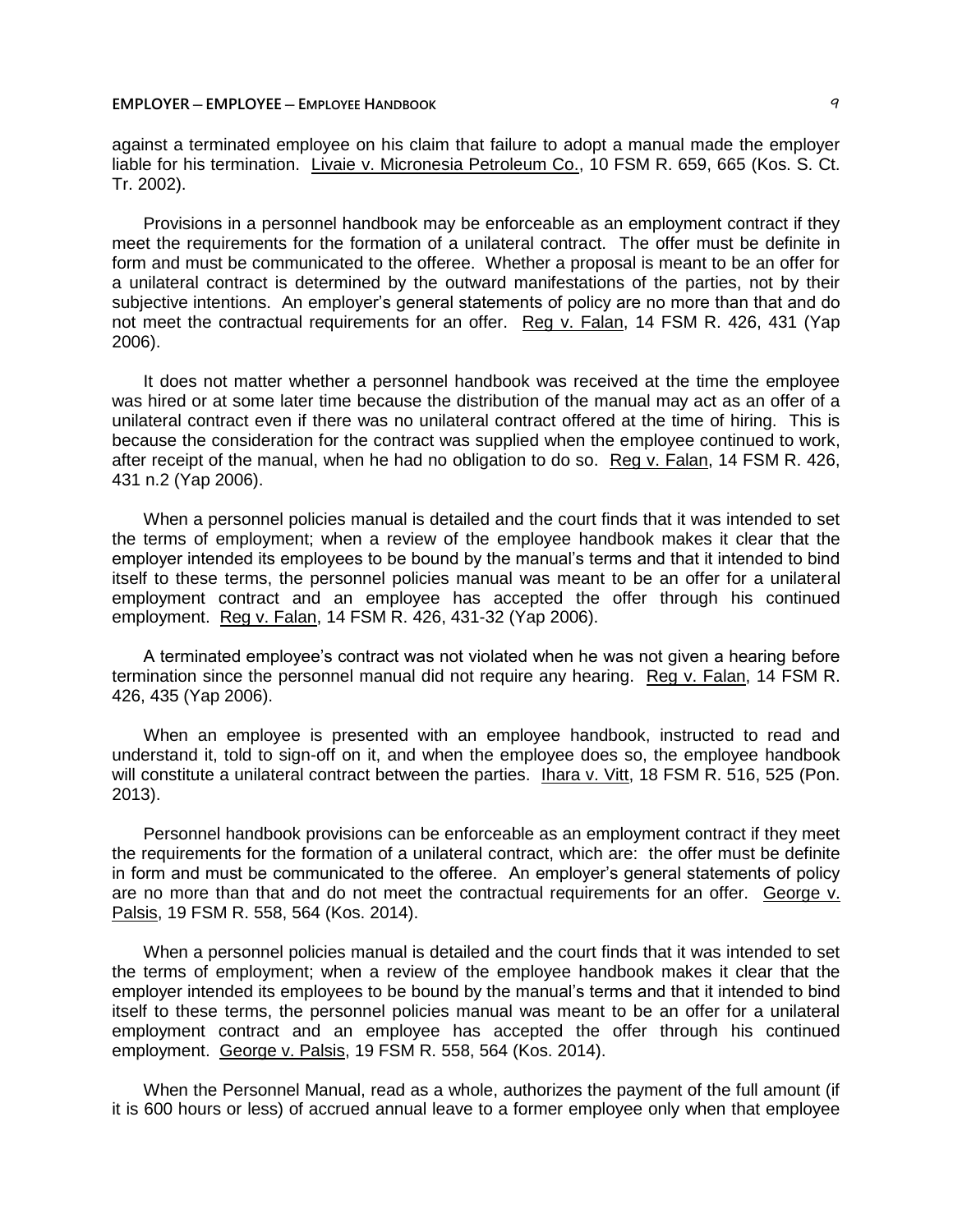has resigned with two weeks' written notice, the result must be that an employee's right to accrued annual leave pay is contingent upon certain events and if those events do not occur, the right never becomes a vested property interest. When it is undisputed that those events (written resignation with two weeks' notice) never occurred, the former employee, as a matter of law, did not have a vested property interest in his accrued annual leave. George v. Palsis, 19 FSM R. 558, 566 (Kos. 2014).

When an employee is presented with an employee handbook, instructed to read the handbook, told to sign off on the handbook, and when the employee does so, the employee handbook will constitute a unilateral contract between the parties. Ramirez v. College of Micronesia, 20 FSM R. 254, 266 (Pon. 2015).

Since an employee handbook can provide contract terms between the employer and employee, when the employment contract explicitly states that the employee's position, construed employment, compensation, leaves of absences, additional employment, benefits, performance evaluations, and termination are governed by the employee manual and when that manual includes terminations provisions explicitly providing the employer with the right to initiate layoffs, the employer had the contractual right to lay off employees before the expiration of the contract term, although this right to lay off employees is limited to the procedures as set forth in the manual. Ramirez v. College of Micronesia, 20 FSM R. 254, 266 (Pon. 2015).

## ─ Wrongful Discharge

Where an employer terminates an employee without proper notice the termination will be given effect at the end of the proper notice period and the employee is entitled to any compensation he would have received during that period. Alik v. Kosrae Hotel Corp., 5 FSM R. 294, 296 (Kos. 1992).

Where there is sufficient evidence in the record for the trial judge to have found that an employee was terminated for the just cause of insubordination as permitted without notice in the parties' written employment contract, the trial court ruling that the plaintiff failed to prove he was terminated without just cause is sufficiently comprehensive and pertinent to the issue to form a basis for the decision. Nakamura v. Bank of Guam (II), 6 FSM R. 345, 352-53 (App. 1994).

Termination for just cause as described in a written employment contract precludes the former employee from seeking redress for the termination as the breach of an implied contract embodied in the personnel manual. Nakamura v. Bank of Guam (II), 6 FSM R. 345, 353 (App. 1994).

A plaintiff's firing by a private employer does not state a cause of action for unconstitutional deprivation of due process because no governmental entity or official is a defendant; the defendant is not alleged to be performing an essential governmental function; and a government action is not at issue. Semwen v. Seaward Holdings, Micronesia, 7 FSM R. 111, 113 (Chk. 1995).

An employee fired because he had filed suit against the defendant seeking compensation for injuries received while working on the job for the employer appears to state a cause of action in either tort or implied contract for wrongful discharge or termination. Semwen v. Seaward Holdings, Micronesia, 7 FSM R. 111, 114 (Chk. 1995).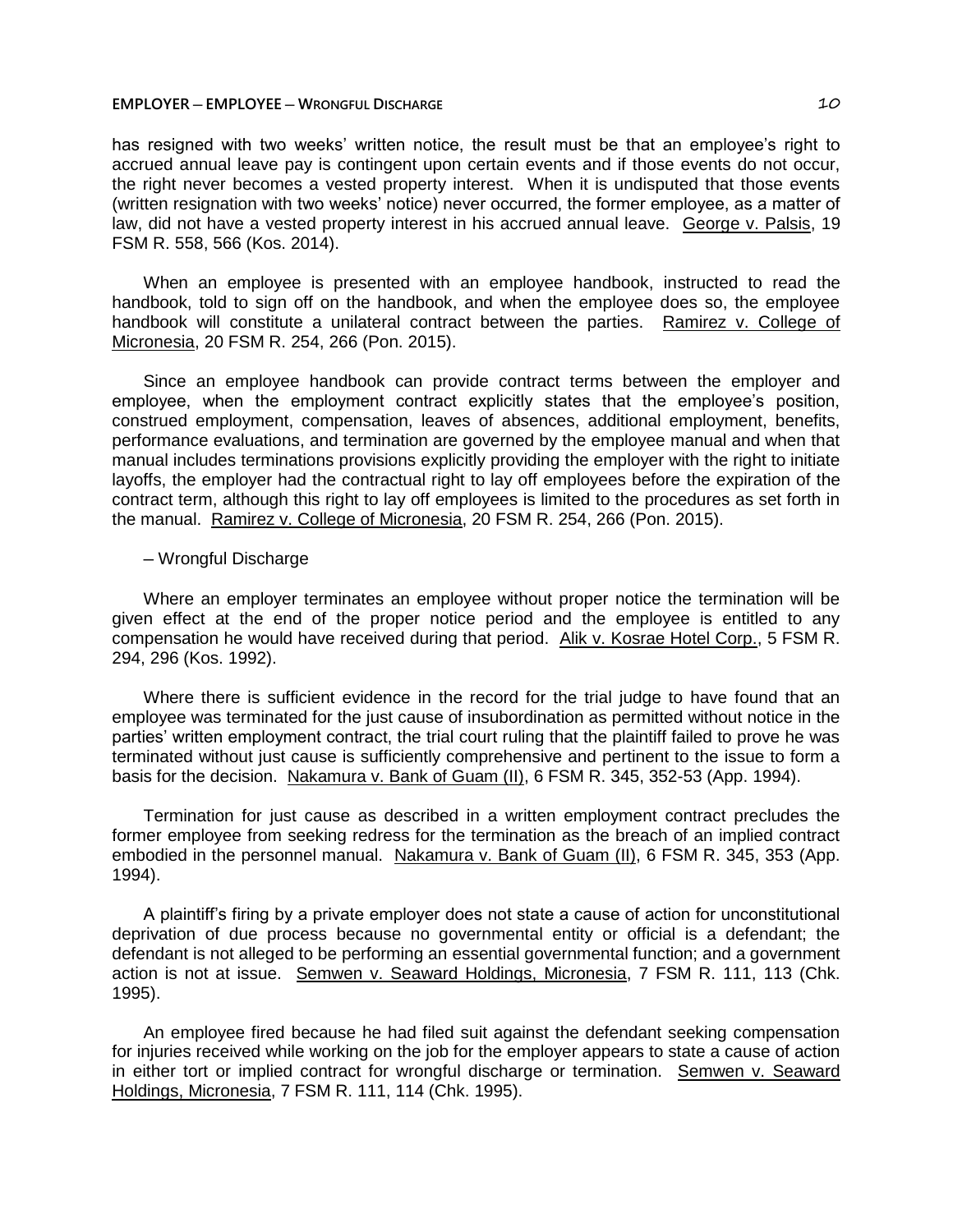When an employee has been laid off for the summer, it is not a termination for disciplinary reasons or a reduction-in-force. A layoff is a termination of employment at the will of the employer, which may be temporary or permanent. Langu v. Kosrae, 8 FSM R. 427, 434 (Kos. S. Ct. Tr. 1998).

Summary judgment will be granted against a terminated employee on his claim for breach of his verbal employment contract when he has failed to show that he had an assurance of continued employment through actions of a supervisor with authority to establish employment terms; when even assuming that former general manager did give the employee verbal assurances of continued employment, those verbal assurances ended with the general manager's termination; and when cause was not required for an employee's termination because the statute permitted employees to be terminated for other reasons, as the employer deemed appropriate. Livaie v. Micronesia Petroleum Co., 10 FSM R. 659, 664 (Kos. S. Ct. Tr. 2002).

When failure to adopt a manual of administration was not a violation of statute because the statute does not set a time limit for the board to adopt one and when the employer is specifically exempted by statute from the Public Service System Act, summary judgment will be granted against a terminated employee on his claim that failure to adopt a manual made the employer liable for his termination. Livaie v. Micronesia Petroleum Co., 10 FSM R. 659, 665 (Kos. S. Ct. Tr. 2002).

When the employer is empowered to create bylaws in which the rights and obligations of employees with regard to termination might be spelled out, but none have been introduced into evidence in this case, only the terms of the contract itself may control the question of whether the plaintiff's termination was in material breach of his employment agreement. Hauk v. Board of Dirs., 11 FSM R. 236, 241 (Chk. S. Ct. Tr. 2002).

An employee's diversion of funds can be construed to violate employment contract provision that bars unethical conduct, but when the contract provides the employer with the right to terminate the employee if he does not discharge his duties and responsibilities to his "employer's satisfaction," the employer could discharge the employee upon sixty days written notice if the employer was dissatisfied in any manner with his job performance, even without the apparent ethical lapse which occurred. Hauk v. Board of Dirs., 11 FSM R. 236, 241-42 (Chk. S. Ct. Tr. 2002).

When a contract provision for written notice of termination was inserted in the contract to assure that the employee had actual notice of the adverse action and when there is no dispute that the employee received actual notice of his termination, the employer's failure to provide written notice is not actionable breach of contract. Hauk v. Board of Dirs., 11 FSM R. 236, 242 (Chk. S. Ct. Tr. 2002).

When an employment contract has no provision for immediate termination under any circumstances, even where it is undisputed that the employer's property was misappropriated by an employee under contract, the court, construing the contract against the drafter, must conclude that the employer was required to provide the employee with sixty days written notice of his termination, which must run from the date of actual notice of impending termination. Hauk v. Board of Dirs., 11 FSM R. 236, 242 (Chk. S. Ct. Tr. 2002).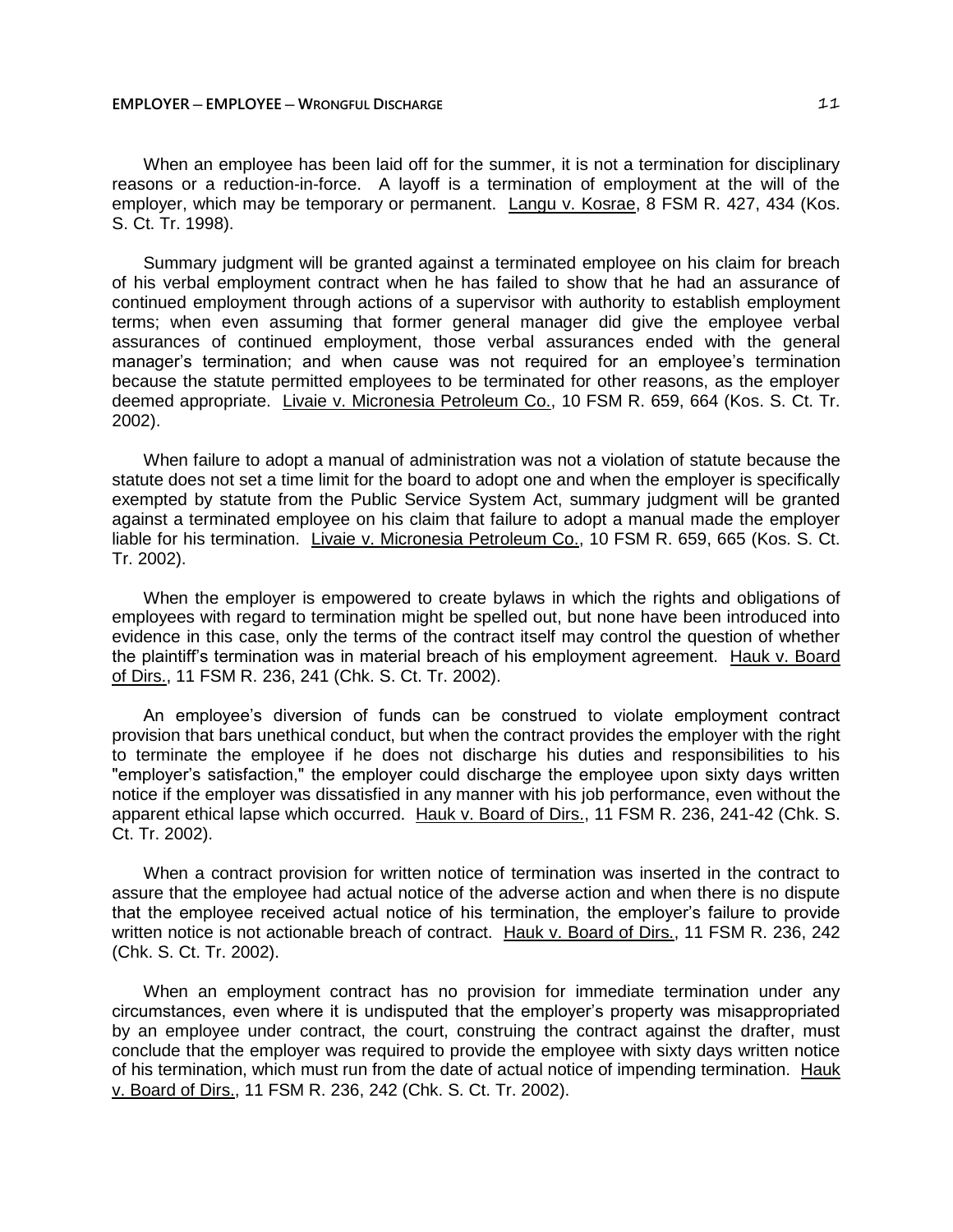An employer may fire an employee who was convicted of a violent felony while already employed when its personnel manual states it will refuse employment to such persons since an employer who fires an employee is refusing employment to the former employee. Reg v. Falan, 14 FSM R. 426, 433 (Yap 2006).

When a personnel manual gives the director the responsibility of carrying out employee terminations, but another superior carried it out, this variation from the procedure is inconsequential because the requirement that the director perform the termination is a responsibility placed on the director rather than a procedural right vested in the employee. Reg v. Falan, 14 FSM R. 426, 434 (Yap 2006).

When nothing in the personnel policies manual requires that an employee be given notice of his right to object to his termination and that this notice should have informed him of his right to write to the supervisor, director and the policy council, this notice was not required. Reg v. Falan, 14 FSM R. 426, 434 (Yap 2006).

When the preamble to a personnel manual section states that the disciplinary actions are not mandatory, but the involuntary termination portion of that section is stated in mandatory terms, and when read together, the manual requires that the involuntary dismissal procedure be followed, and where the procedure is set out in such detail and phrased with mandatory language, the earlier general statement that disciplinary procedures are guidelines must give way. Reg v. Falan, 14 FSM R. 426, 435 (Yap 2006).

When the personnel manual provides for an employee's involuntary dismissal two weeks after the director has recommended it, and when the employee was not afforded the two weeks of pay that he should have received had the procedure been followed, in this regard, the contract has been breached and the plaintiff is due his expectation damages under the contract, the amount he would have been paid for those two weeks. Reg v. Falan, 14 FSM R. 426, 435 (Yap 2006).

A terminated employee's contract was not violated when he was not given a hearing before termination since the personnel manual did not require any hearing. Reg v. Falan, 14 FSM R. 426, 435 (Yap 2006).

When a plaintiff is due what he should have been paid during the two-week notice period that was required by his contract, but was not paid, the court will award that as damages and the employee's share of taxes should be deducted from this amount and paid to the appropriate taxing agencies as required by law and the employer's share of applicable taxes should not be deducted from this amount, but should be paid to the appropriate taxing agencies as required by law. Reg v. Falan, 14 FSM R. 426, 435 (Yap 2006).

Reinstatement to his former position and back pay to the date of his termination to the date he is reinstated are remedies are generally available to an employee who has shown wrongful discharge. But the amount awarded in back pay should be reduced to the extent the plaintiff has mitigated his damages by securing other employment. Reg v. Falan, 14 FSM R. 426, 436- 37 (Yap 2006).

When a plaintiff suing for wrongful discharge has introduced no evidence of his efforts to mitigate his damages by attempting to secure a job during his periods of unemployment, the plaintiff is precluded from recovery of damages for these periods. Reg v. Falan, 14 FSM R. 426,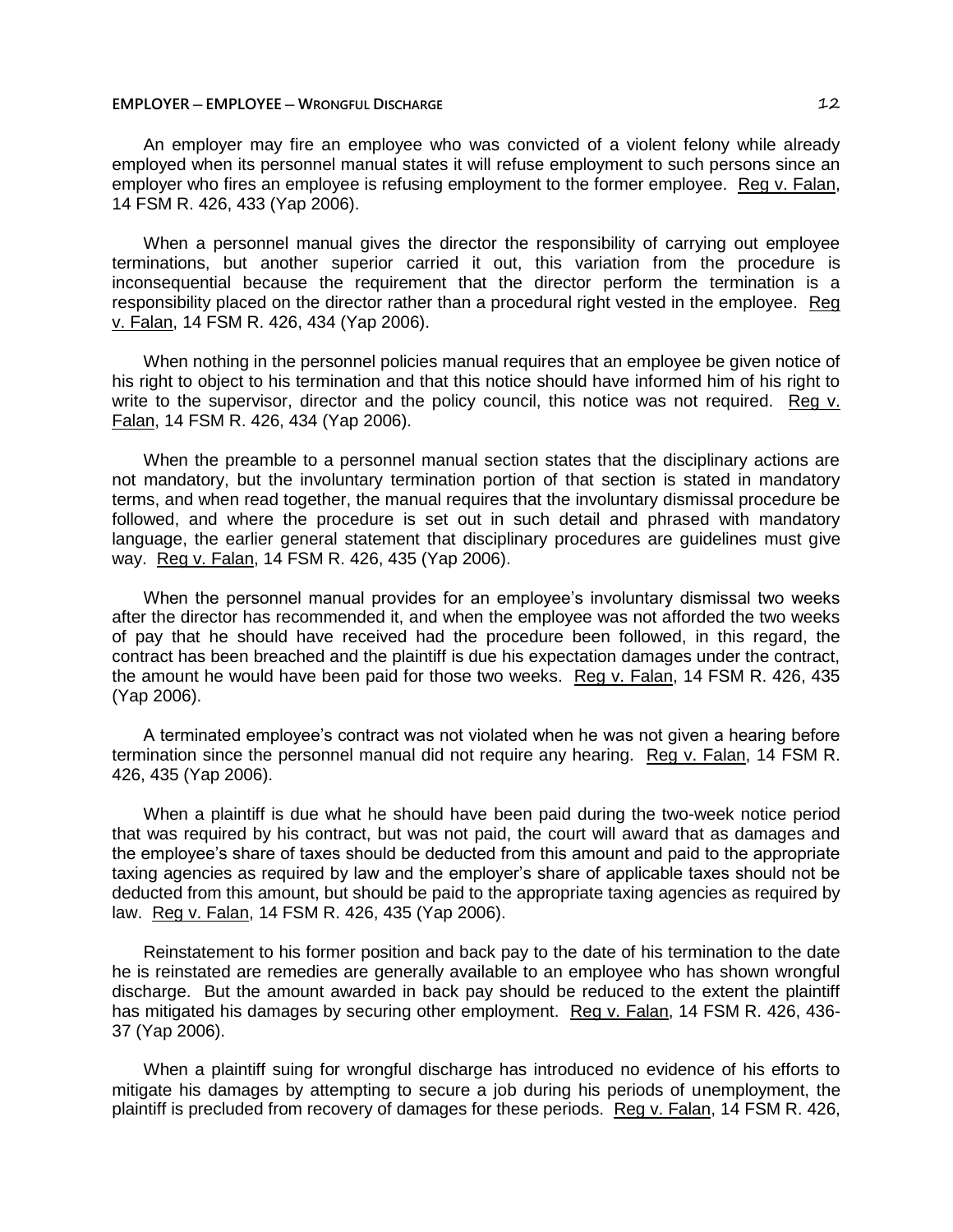## 437 (Yap 2006).

When an employer has unlawfully discharged an employee in violation of his civil rights and the former employee obtains alternative employment, in calculating damages, the income from the alternative employment will be deducted from the back pay owed to the employee, since otherwise the plaintiff could recover a windfall, which would violate the principles of compensatory damages. Robert v. Simina, 14 FSM R. 438, 443 (Chk. 2006).

Reinstatement to his former position and back pay to the date of his termination to the date he is reinstated are remedies generally available to an employee who has shown wrongful discharge with the amount awarded in back pay reduced to the extent the plaintiff has mitigated his damages by securing other employment. But the court cannot reinstate a terminated employee in his former position when he is past the mandatory retirement age. It can only award him back pay for time before his retirement date, and any income through alternative employment that was received for employment after he would have had to retire from his Public Service System employment will not be used to reduce the back pay award. Kimeuo v. Simina, 15 FSM R. 664, 666 (Chk. 2008).

The applicable employment taxes should be deducted from a back pay award and paid to social security and the national government as required by law. Kimeuo v. Simina, 15 FSM R. 664, 667 (Chk. 2008).

When no evidence was introduced at trial of how much, if any, unused annual leave the plaintiff had accrued before he was wrongfully terminated, the court cannot make an award for unused accrued annual leave. Kimeuo v. Simina, 15 FSM R. 664, 667 (Chk. 2008).

In order to be eligible to be paid sick leave, an employee must be ill. The employee will not be paid sick leave when he was not sick. When a plaintiff was not sick when he was wrongfully terminated, he is not entitled to any sick leave. Kimeuo v. Simina, 15 FSM R. 664, 667 (Chk. 2008).

Redress for a wrongfully-terminated state employee would include reinstatement and back pay, except when the former employee could not be reinstated due the Public Service System Act's mandatory retirement policy. But the former employee could be awarded back pay if he had mitigated his damages. Simina v. Kimeuo, 16 FSM R. 616, 624 (App. 2009).

The remedies generally available to a state public service system employee who has shown that he was wrongfully discharged are reinstatement to his former position and back pay to the date of his termination. Sandy v. Mori, 17 FSM R. 92, 94 (Chk. 2010).

Back pay compensatory damages are the measure of compensatory damages for wrongful discharge. Compensation for an injury is not doubled just because the plaintiff has two different causes of action on which to base that recovery because only the injury itself is compensated. Sandy v. Mori, 17 FSM R. 92, 95-96 (Chk. 2010).

From awards of back pay damages the employer must deduct the applicable wage and salary taxes and social security taxes, which must then be remitted to the appropriate tax authorities. Sandy v. Mori, 17 FSM R. 92, 96 (Chk. 2010).

When an employee did not report to work for a total of twelve days before the termination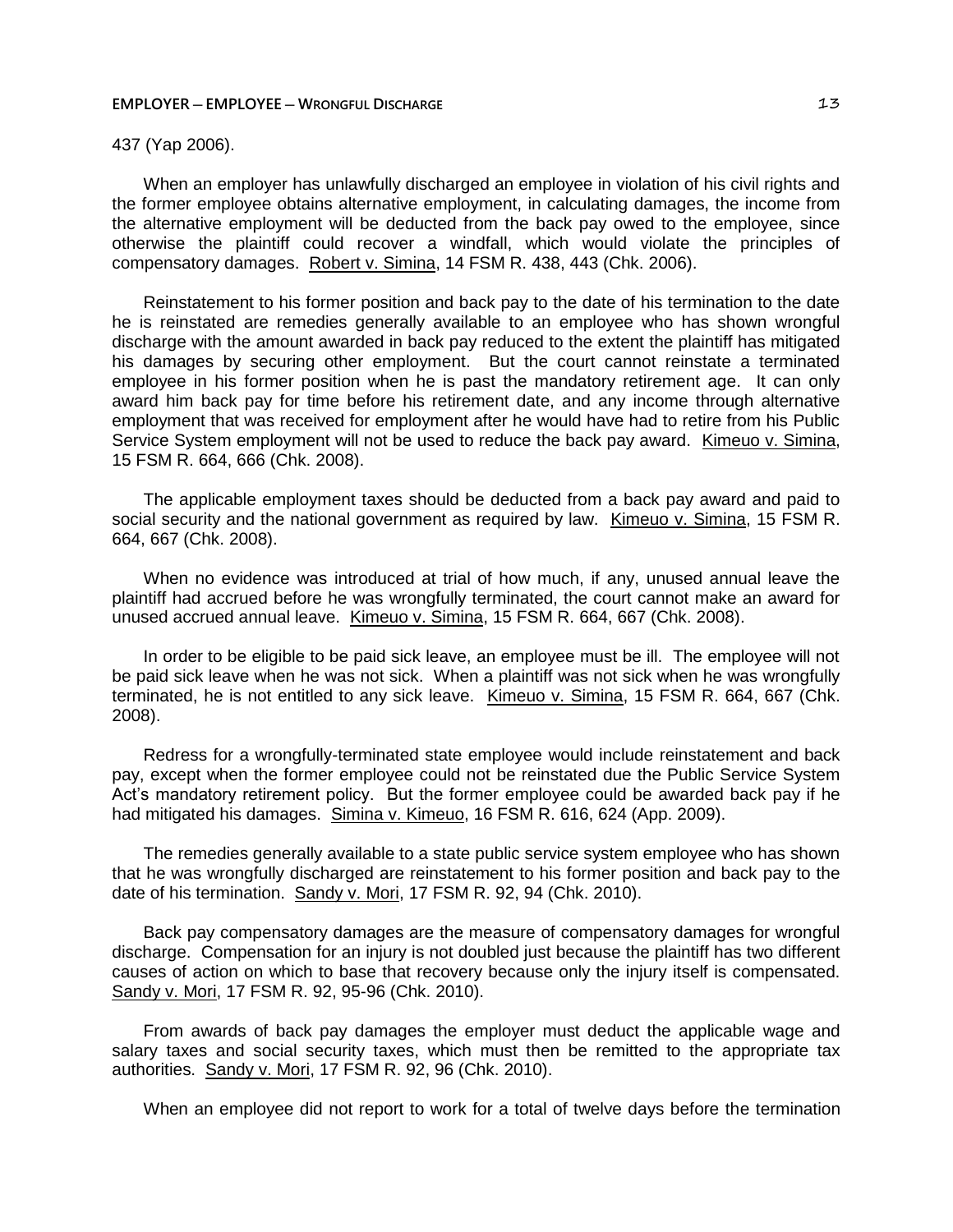action was taken, such action on the employee's part constituted voluntary job abandonment. Peniknos v. Nakasone, 18 FSM R. 470, 480 (Pon. 2012).

When an employee had been requested to come into the work place to meet with management and did not and when the employee subsequently did not report to the work place for twelve days at which point she was administratively terminated, the existing evidence is sufficient for the employer to make out a prima facie case of entitlement for summary judgment. To survive summary judgment, the employee must establish that genuine issues of material fact exist as to whether she voluntarily abandoned her job and when she failed to offer any evidence setting forth specific facts to overcome the employer's voluntary job abandonment evidence, she has not shown that there exists any genuine issues of material fact for trial and the employer will be granted summary judgment that she abandoned her job. Peniknos v. Nakasone, 18 FSM R. 470, 481 (Pon. 2012).

When a job applicant certified that she provided all the information requested in her employment history, and when the employer later discovered that one of the applicant's past employers was intentionally omitted, such omission constitutes a "material" omission to her work experience and would be sufficient grounds for termination. Peniknos v. Nakasone, 18 FSM R. 470, 482 (Pon. 2012).

The employment-at-will doctrine avows that, when an employee does not have a written employment contract and the term of employment is of indefinite duration, the employer can terminate the employee for good cause, bad cause, or no cause at all. Peniknos v. Nakasone, 18 FSM R. 470, 482 (Pon. 2012).

There is no inherent right to continued private sector employment. Peniknos v. Nakasone, 18 FSM R. 470, 483 (Pon. 2012).

When the plaintiff was a new hire and had not completed her probationary period and when the employer included in its employee handbook a clear and unambiguous disclaimer that the handbook is not to be construed as a contract, the disclaimer is effective and the employee handbook does not create an implied employment contract and the plaintiff was an at-will employee who could have been terminated at any time within the introductory period with or without cause. Peniknos v. Nakasone, 18 FSM R. 470, 483-84 (Pon. 2012).

"Just cause" or "good cause" for termination means a fair and honest cause or reason regulated by good faith on the employer's part. Ihara v. Vitt, 18 FSM R. 516, 526 (Pon. 2013).

There are situations which would provide just cause for immediate termination even if not specifically set forth in an employment handbook. These situations could include severe or multiple instances of disobedience, insubordination, dishonesty, criminal conduct, theft, and actions detrimental to the business. All circumstances constituting just cause for immediate termination cannot be anticipated and listed in an employee handbook. Ihara v. Vitt, 18 FSM R. 516, 526 (Pon. 2013).

Even when insubordination is not included in the employee handbook as a cause for termination, severe and/or multiple acts of insubordination can provide just cause for immediate termination. A private sector business cannot be required to retain an employee who acts in a way that actively harms the employer's business interest. Ihara v. Vitt, 18 FSM R. 516, 526 (Pon. 2013).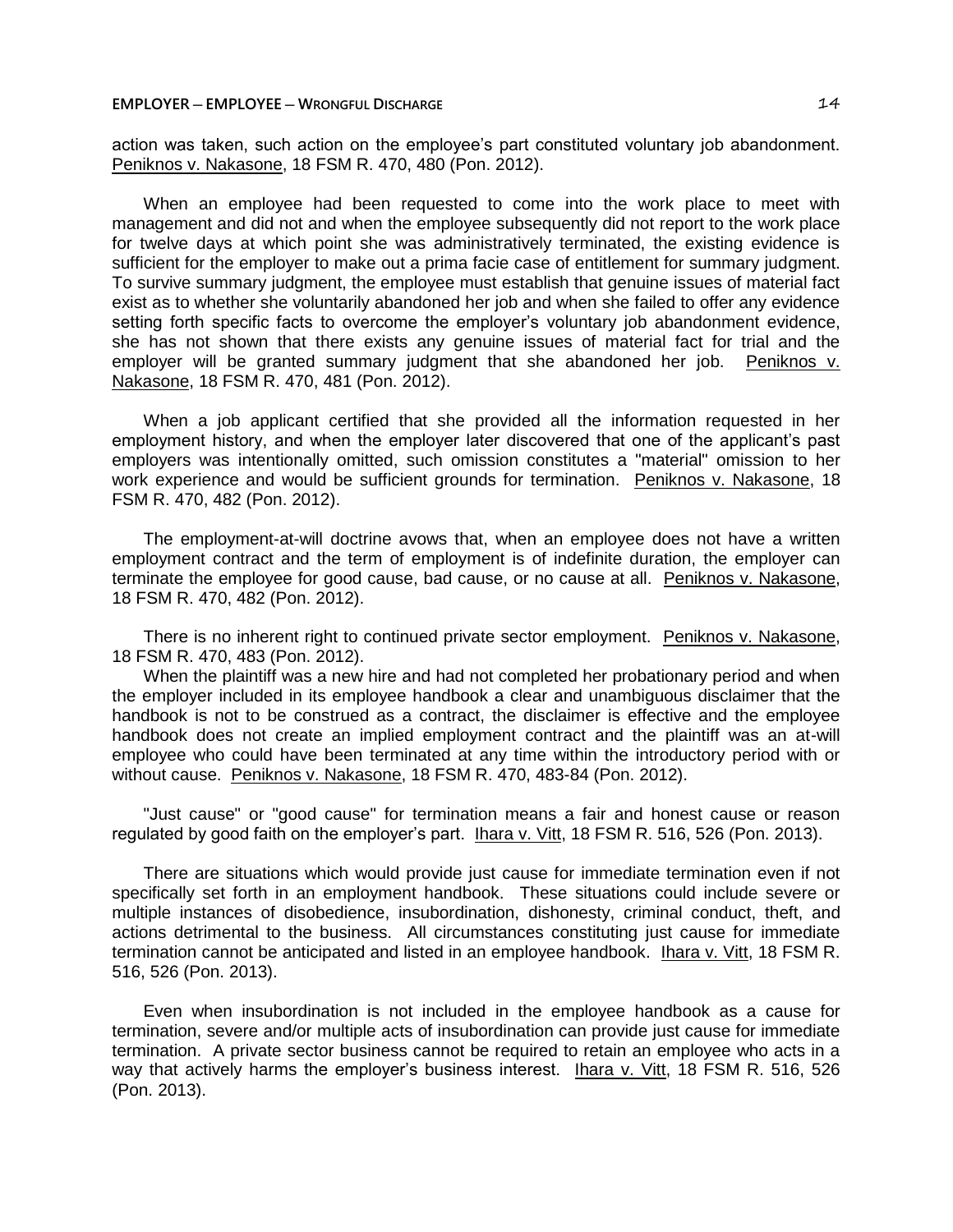The fact that an employment contract authorizes the employer to terminate it for certain specified causes does not ordinarily prevent the employer from discharging the employee for a legal cause not specified. Ihara v. Vitt, 18 FSM R. 516, 527 (Pon. 2013).

It is implied in every employment contract that the employee will conduct himself with such decency and propriety as not to injure the employer in his business. Ihara v. Vitt, 18 FSM R. 516, 527 (Pon. 2013).

The plaintiff's discharge was justified when her inappropriate behavior in not coming to work to book an airline ticket for a client seaman who had suffered a stroke was so prejudicial from a business standpoint and from a personal health and safety standpoint because of the urgent medical emergency situation and because the employer was directly involved in booking airline tickets for clients. Ihara v. Vitt, 18 FSM R. 516, 527 (Pon. 2013).

As an exception to progressive discipline, an employee's immediate discharge was justified when she refused to come to work to issue airline ticket for client seaman, although she was aware that the client had suffered a stroke and needed to urgently depart Pohnpei to seek additional medical attention off-island since her conduct ran contrary to her employer's integrity, safety, and quality improvement objectives in providing needed, expected, and necessary services to its clients, especially when it involved a medical emergency. Ihara v. Vitt, 18 FSM R. 516, 527 (Pon. 2013).

Three factors are used to determine whether immediate termination is justified even though the employer has a progressive discipline policy in its employee handbook: 1) culpability, 2) knowledge of expected conduct, and 3) control over the offending conduct. Ihara v. Vitt, 18 FSM R. 516, 527 (Pon. 2013).

An employee's immediate termination was justified when not only did the employer have holiday pay but it also offered its employees overtime because of its need to work outside of normal hours; when the employee by refusing to come to work twice on March 21, 2008, engaged in conduct that was materially adverse to the employer's financial interest in not being able to promptly provide needed airline booking services and related assistance to its client who needed the flight arrangements to be made at the soonest possible time; when she was the only employee who could book airline tickets, and after being explained the situation's emergency nature and urgency, she must have known that by her not showing up to work as ordered, a serious interruption of the employer's operations would occur which would have possibly endangered the its client's health; when her absence placed unexpected pressure on other employees in what was already an emergency situation; and when she had control over her actions that day and her decision not to come into work was not abrupt and she had adequate time to consider the consequences of her actions. **Ihara v. Vitt, 18 FSM R. 516, 528-29 (Pon.** 2013).

An employee's repeated acts of insubordination provide just cause for her immediate termination and do not require the progressive discipline in the employee's handbook and therefore the employer is not liable to her for any wrongful termination. Ihara v. Vitt, 18 FSM R. 516, 529 (Pon. 2013).

An employee's immediate termination based on multiple acts of disobedience and insubordination was not a wrongful termination and was based on just cause and did not have to proceed through the employee handbook's progressive discipline. Having not prevailed on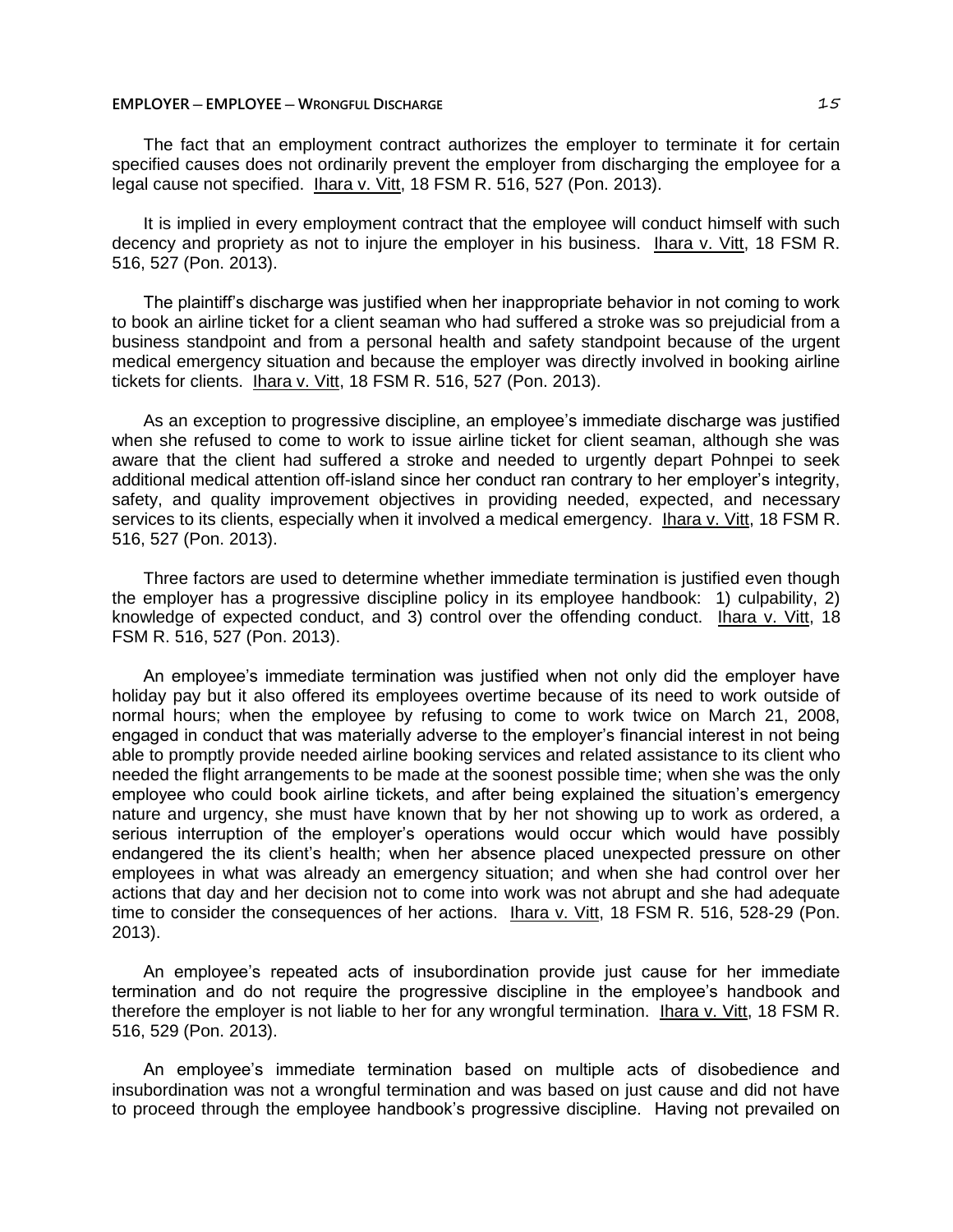the wrongful termination claim, the plaintiff's other claims for pain and suffering, punitive damages, and attorneys' fees are also denied. Ihara v. Vitt, 18 FSM R. 516, 531 (Pon. 2013).

Even when the plaintiffs failed to make reasonable efforts to secure alternative employment, the burden of proof falls on the former employer to show that the former employees could have found alternative employment in their chosen field. Pacific Skylite Hotel v. Penta Ocean, 19 FSM R. 265, 276 (Pon. 2014).

When the former employer has demonstrated that suitable alternative employment was available and that the former employees failed to make reasonable efforts to secure alternative employment, the court must conclude that plaintiffs could not recover for breach of contract due to their failure to mitigate damages. Pacific Skylite Hotel v. Penta Ocean, 19 FSM R. 265, 276 (Pon. 2014).

The failure to mitigate damages is an affirmative defense for which the defendant bears the burden of proof. The common law rule establishing failure to mitigate damages as an affirmative defense is sound because to hold otherwise would be to impose a burdensome requirement upon every plaintiff in a wrongful termination case and because a holding that failure to mitigate damages is an affirmative defense puts the burden of proof on defendants, who presumably would refrain from litigating this issue unless the question of failure to mitigate damages is actually in dispute. Manuel v. FSM, 19 FSM R. 382, 391 (Pon. 2014).

When the court has not held that the implied covenant of good faith and fair dealing could never be applied to an employment contract, the court, at the summary judgment stage of the proceeding, will not dismiss this cause of action as it might apply to the plaintiff's claim for wrongful termination in violation of his employment contract. George v. Palsis, 19 FSM R. 558, 568 (Kos. 2014).

The constitutional guarantee of due process only protects persons from the governments, and those acting under them, established or recognized by the Constitution. Thus, a person's termination by a non-governmental employer does not state a cause of action for unconstitutional deprivation of due process because no governmental entity or official is a defendant; the defendant is not alleged to be performing an essential governmental function; and a government action is not at issue. George v. Palsis, 19 FSM R. 558, 569 (Kos. 2014).

An employer is not a governmental entity when it was not created by the FSM national government nor by any government established or recognized (national, state, or local) by the FSM Constitution; when it is merely funded, in part, by the FSM national and four state governments; when it is incorporated in the United States Commonwealth of the Northern Marianas and its parent corporation was created by the act of the United States Congress so that even if it were a governmental entity, it would be an entity of a government to which the FSM Constitution's due process clause does not apply. It will therefore be entitled to summary judgment on a former employee's wrongful termination in violation of constitutional due process cause of action. George v. Palsis, 19 FSM R. 558, 569 (Kos. 2014).

A former employee's allegation that his termination violated public policy under the FSM Constitution and the right to be free of religious discrimination does not state a cause of action. To the extent that any defendant could be held civilly liable for the violation of public policy, it would be under 11 F.S.M.C. 701(3), and the public policy as expressed in the civil rights statute. George v. Palsis, 19 FSM R. 558, 569 (Kos. 2014).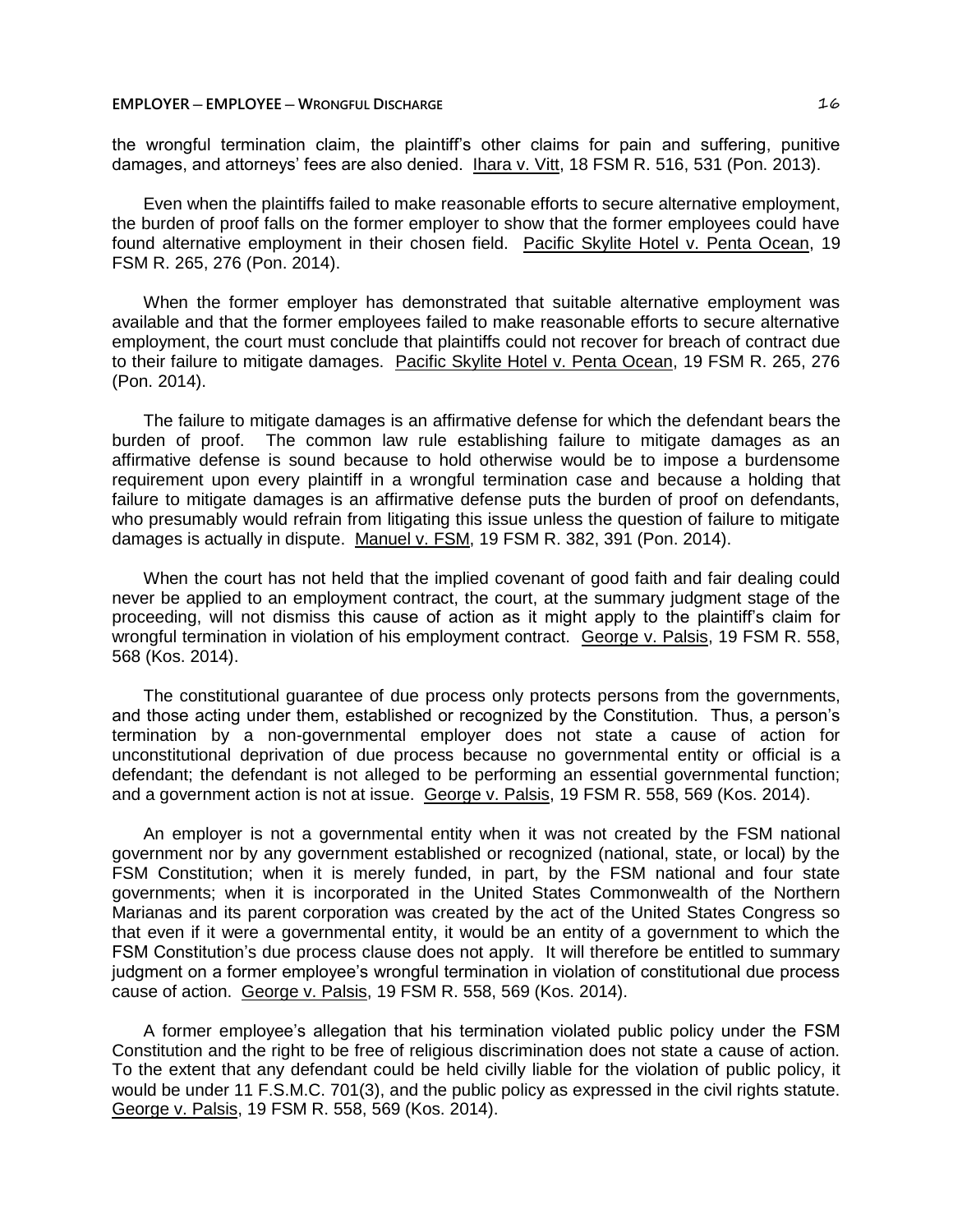A former employee's allegation that his termination violated human rights policy under the FSM Constitution and his right to work and enjoy just and favorable working conditions under Article 23 of the United Nations Universal Declaration of Human Rights does not state a recognized cause of action. These claims are actionable under FSM domestic law. George v. Palsis, 19 FSM R. 558, 569-70 (Kos. 2014).

The three factors used to analyze whether there is just cause for immediate termination are: 1) culpability, 2) knowledge of expected conduct, and 3) control over the offending conduct. Ihara v. Vitt, 19 FSM R. 595, 601 (App. 2014).

The proper emphasis under the culpability requirement for employee termination should not be upon the number of violations; rather, it should address the problem of whether the discharge was necessary to avoid actual or potential harm to the employer's rightful interest. Ihara v. Vitt, 19 FSM R. 595, 601 (App. 2014).

The trial court's conclusion upholding an employee's termination is sound when the factual findings on which the conclusion is based are not clearly erroneous and the facts meet the three-factor test to permit immediate termination despite an employee handbook provision requiring progressive discipline. Ihara v. Vitt, 19 FSM R. 595, 602 (App. 2014).

When an employee failed to discharge his duties in a prompt and efficient manner, and he was insubordinate; when the failure to discharge one's duties in a prompt and efficient manner constitutes just cause for termination from the employer; and when insubordination is also just cause, the employer did not materially breach the employee's employment contract (the employee manual) by terminating him since just cause for termination existed. George v. Palsis, 20 FSM R. 111, 116 (Kos. 2015).

When the plaintiff had the burden to prove by a preponderance of the evidence that his employer's termination of his employment was not for just cause and he failed to do so, he has not shown upon the facts and the law a right to relief and the defendants' motion to dismiss will therefore be granted. George v. Palsis, 20 FSM R. 111, 116 (Kos. 2015).

A plaintiff has not proven a material breach of his employment contract merely because he lost his job. George v. Palsis, 20 FSM R. 174, 177 (Kos. 2015).

When the plaintiff produced no evidence from which the court could reasonably calculate a damages amount and when the plaintiff's termination was not a material breach of his employment contract, even if the plaintiff were permitted to proffer evidence now about the measure or the amount of his damages it would not help his case since he failed to prove a material breach and that failure is enough to bar any recovery. George v. Palsis, 20 FSM R. 174, 177-78 (Kos. 2015).

The public policy reasons for requiring that a matter be first placed within the administrative body's competency include the uniformity and consistency in the regulation of business entrusted to a particular agency are secured and the judiciary's limited functions of review are more rationally exercised by preliminary resort for ascertaining and interpreting the circumstances underlying legal issues to agencies that are better equipped than courts by specialization, by insight gained through experience, and by more flexible procedure. Although wrongful termination claims rarely involve complex or technical issues that are outside of the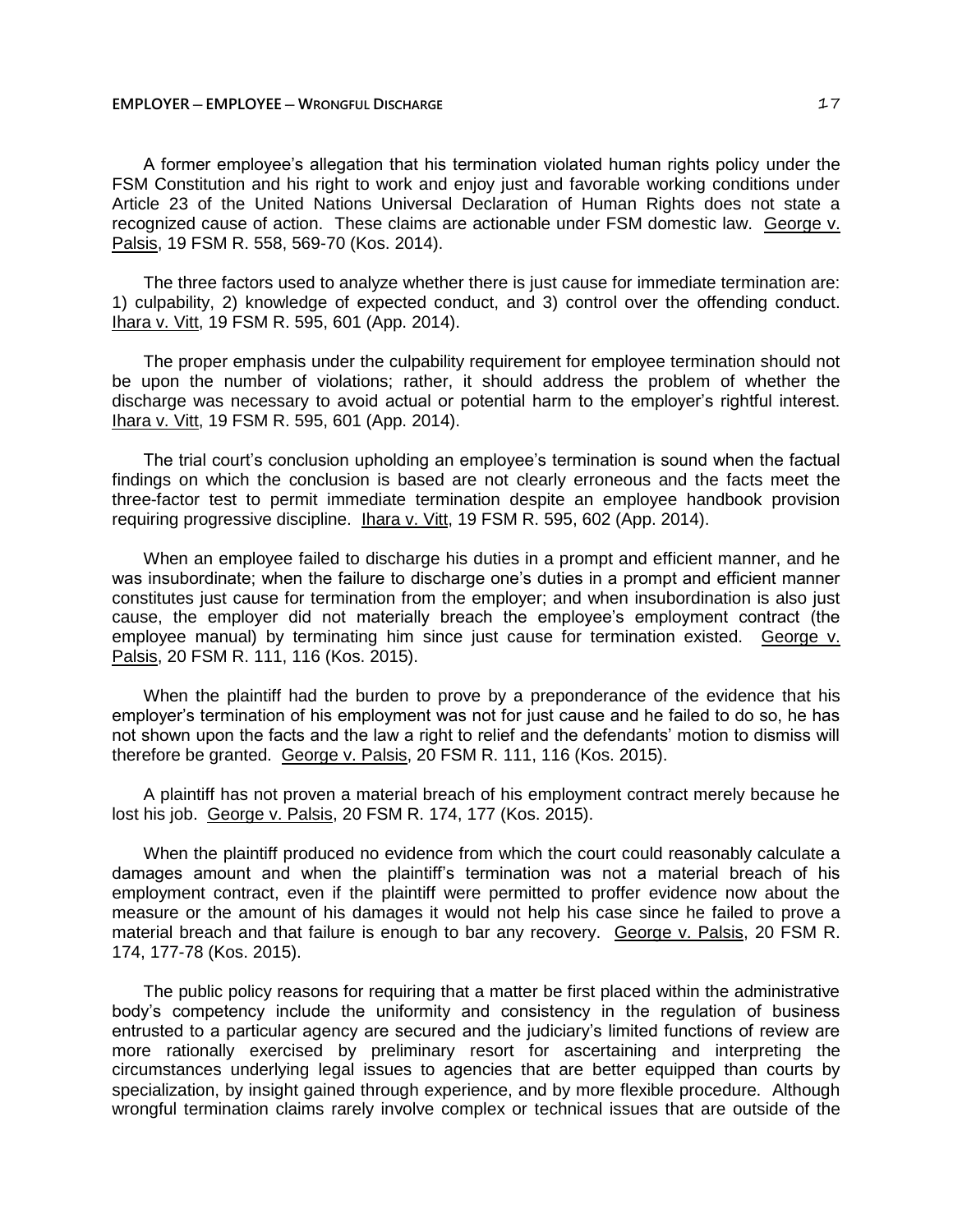court's competence, policy reasons also include avoiding conflict, indications of legislative intent, and other factors, and there are many policy reasons to abstain even when administrators lack identifiable expertise because the purpose is simply to promote the uniform application of the law and a proper relationship between the agencies and the judiciary. Ramirez v. College of Micronesia, 20 FSM R. 254, 262-63 (Pon. 2015).